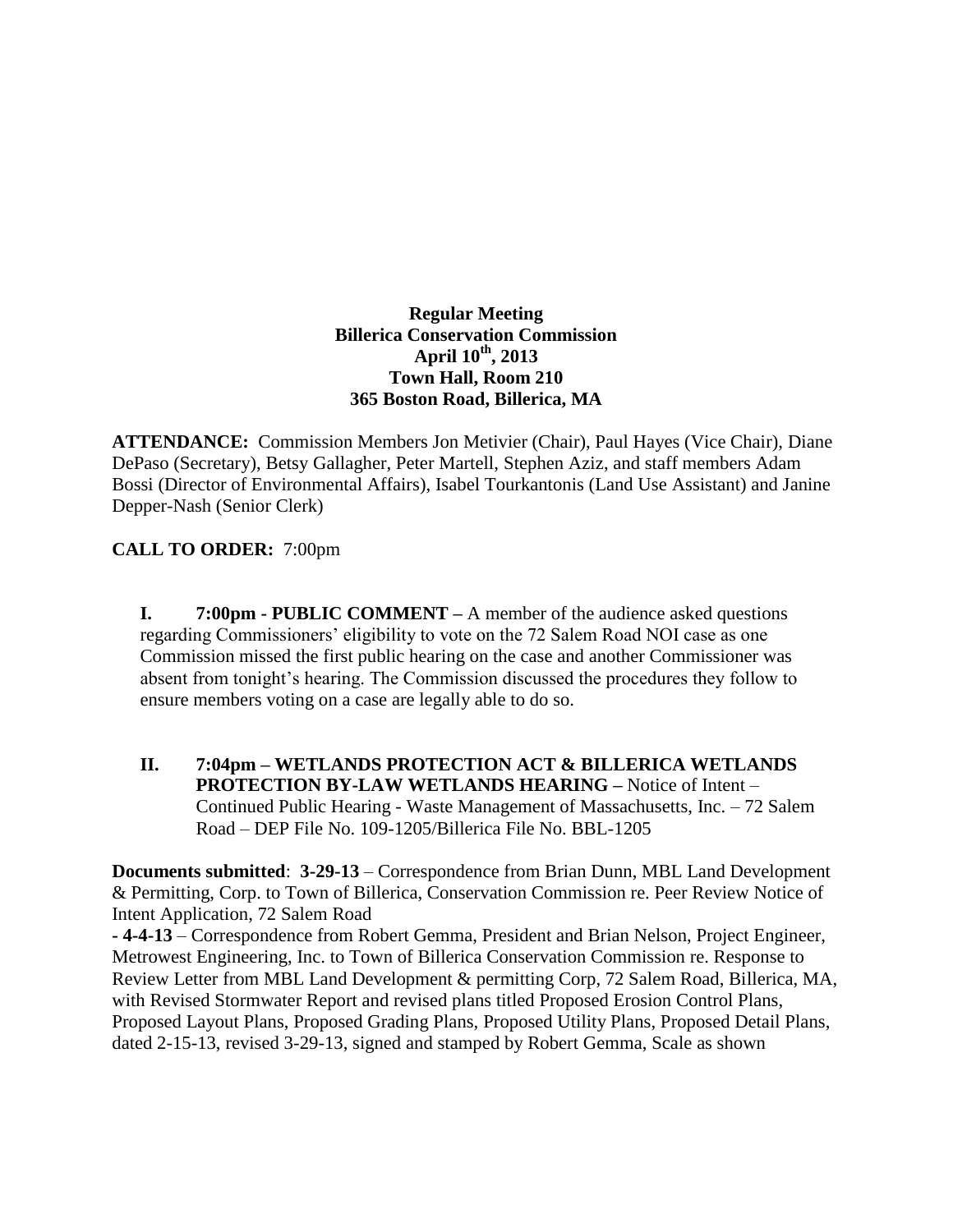**- 3-29-13** – Correspondence from Brian Dunn, MBL Land Development & permitting, Corp. to Town of Billerica, Conservation Commission re. Peer Review Notice of Intent Application, 72 Salem Rd, Billerica, MA

Fred Confalone of Waste Management of Massachusetts, Inc., appeared before the Commission and introduced the team that accompanied him: Peter Richer, Area Manager, from MetroWest Engineering, Inc. Brian Nelson, project Engineer and Robert Gemma, President, as well as Counsel for Waste Management, Martin Healy, Goodwin Procter, LLP.

The Commission noted that since the last hearing on the case, the Commission's peer review consultant had completed his peer review of the proposed project. The Commission noted that the second peer review letter had not been issued until a few hours before the hearing. The Commission noted they would need additional time to review this new information prior to feeling comfortable making a decision on the NOI.

Peer Reviewer, Brian Dunn of MBL Land Development & Permitting Corp. summarized his review of the proposed project. The Commission and Mr. Dunn discussed the findings of his peer review.

Brian Nelson of MetroWest Engineering reviewed changes made to the project plans based on the initial and secondary review comments issued by Mr. Dunn. Revisions made to the plans primarily consisted of changes to the proposed stormwater treatment and infiltration systems as well as updates to the proposed stormwater maintenance and operations plan.

Mr. Dunn noted the revisions were positive and proposed some recommended special conditions the Commission could consider including in an Order of Conditions. Mr. Dunn noted the applicant has claimed the 10% TSS removal credit for the vacuum sweeping of the site proposed as part of the stormwater operations and maintenance plan. Mr. Dunn noted allowing the 10% TSS removal credit is a discretionary call for the Commission to allow or not. The Commission, Mr. Dunn and applicant's team discussed the proposed sweeping best management practice. Waste Management noted a sweeper would be kept on site. The Commission determined that the 10% TSS removal credit is appropriate for the proposed site sweeping.

The Commission requested some form of emergency shut offs be added at appropriate locations on the proposed site drainage system to ensure any spill of fuel or similar material can be isolated on-site prior to any discharge to stormwater ponds or wetlands. The applicant's engineer and Mr. Dunn agreed that adding emergency shut offs was a valuable change to include in the design. The Commission also requested the applicant to clarify proposed frequency of stormwater operations and maintenance activities, such as the frequency of street sweeping, inspections of stormwater structures, etc. The Commission also requested that the existing site fencing be maintained. All parties discussed and agreed upon clarifications that would need to be included in a revised stormwater operations and maintenance plan.

The Commission and applicant discussed the potential use of the existing rail spur into the site. Commissioners noted they had heard some conflicting information regarding the potential rehab and use of the rail spur now versus at some unknown date in the future. Representatives from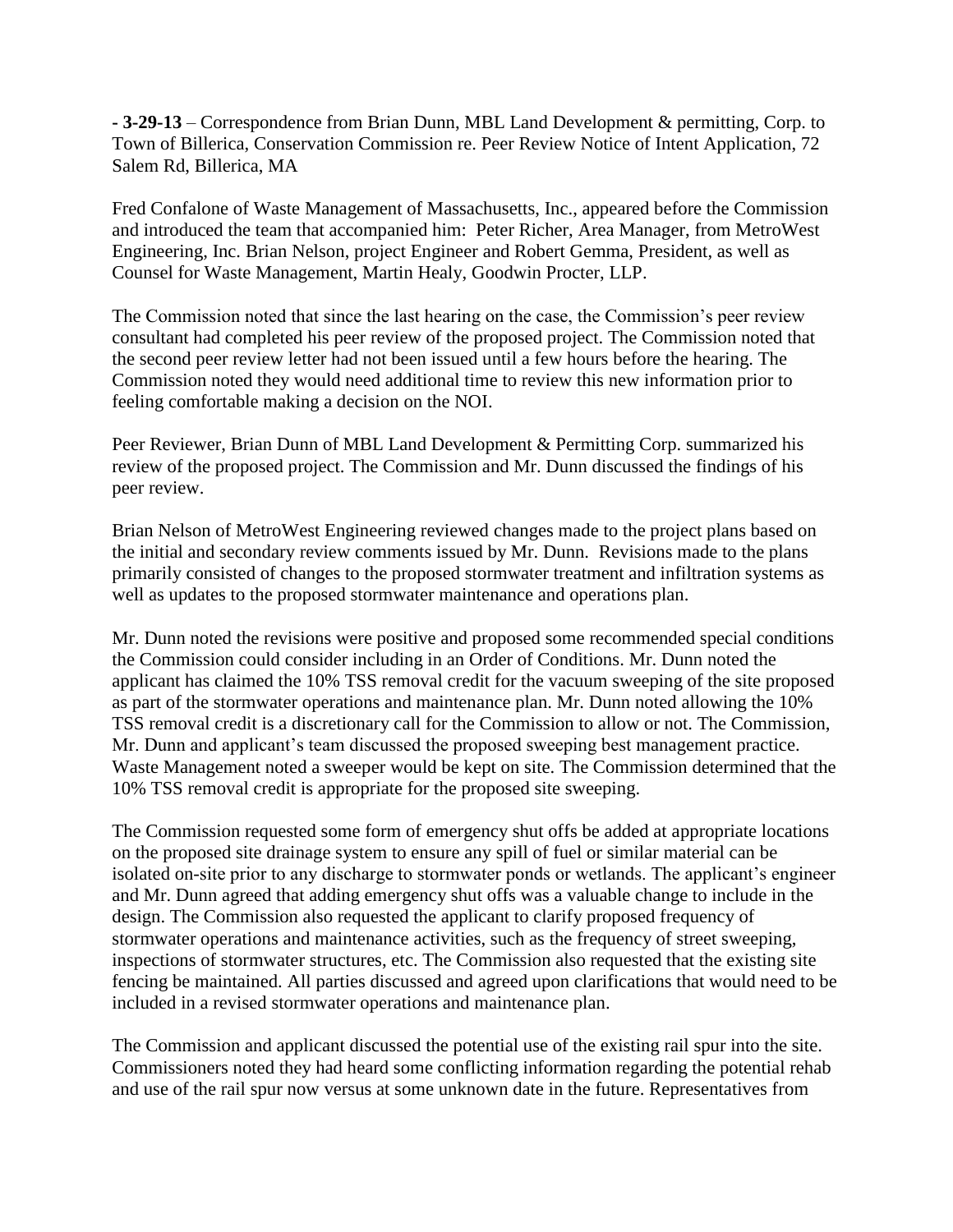Waste Management clarified that there was currently no proposal being made to rehab or use the existing rail spur but that they may consider its use in the future. The Commission reiterated that any proposal to rehab and use the rail spur for their operation would require some form of additional review by the Commission. The Commission discussed general concerns related to traffic and potential neighborhood impacts from the renewed active use of the site. The Commission requested the Director to obtain a copy of the Building Commissioner's letter regarding the zoning of the site as it relates to Waste Management's proposed use. Questions from the Commissions and audience members regarding potential hours of operations, number of truck trips in and out of the site per day, etc; were discussed with the applicant's team.

Members of the audience spoke:

Robert Casey, 15 Blanchard Avenue, requested details on the projected traffic. Members of the Waste Management project team discussed information regarding estimated vehicle trips per day and timing of operations at the site.

David Johnson, 113 Gray Street, submitted a series of photos he took of drainage features around the perimeter of the site and asked questions regarding features illustrated in photos. Mr. Johnson expressed concern regarding the potential use of the rail spur and requested clarification as to Waste Management's proposed use of the spur. Mr. Johnson expressed concerned and asked questions regarding truck traffic associated with the proposed operations and expressed concerns regarding potential hours of operation. Mr. Johnson requested clarification be sought from the Building Commissioner regarding allowed hours of operation at the site. Mr. Johnson questioned the clarity of the locus plan submitted as part of the NOI package. Members of the Waste Management project team and Commission responded to Mr. Johnson's questions and concerns.

Saul Santana, 23 Floyd Street, asked several questions regarding site drainage and TSS removal. Mr. Santana also questioned if a secondary or backup stormwater system was necessary and expressed concern regarding the potential for odors from the operation. The Commission and Waste Management team responded to questions.

George Simolaris, 38 Andover Road, voiced concern about truck traffic and location selected for the business. Mr. Simolaris questioned if the business could be located elsewhere in town and noted he was not supportive of the current plan.

Andrew Barakos, 26 Floyd St, voiced concern about traffic.

Elaine Santana, 23 Floyd St, asked if any other town boards were involved with this project. The Commission noted that to the best of their knowledge no other review would be required for this proposed project by other permitting boards. Building permits would be required.

The Commission summarized their discussion and listed the additional revisions that were determined to be necessary to project documents. Martin Healy, legal counsel for Waste Management, suggested the Commission seemed to have everything necessary to make a decision on the case and requested the public hearing be closed. The Commission and Mr. Healy discussed the requested and Commission noted revised documents needed to be submitted per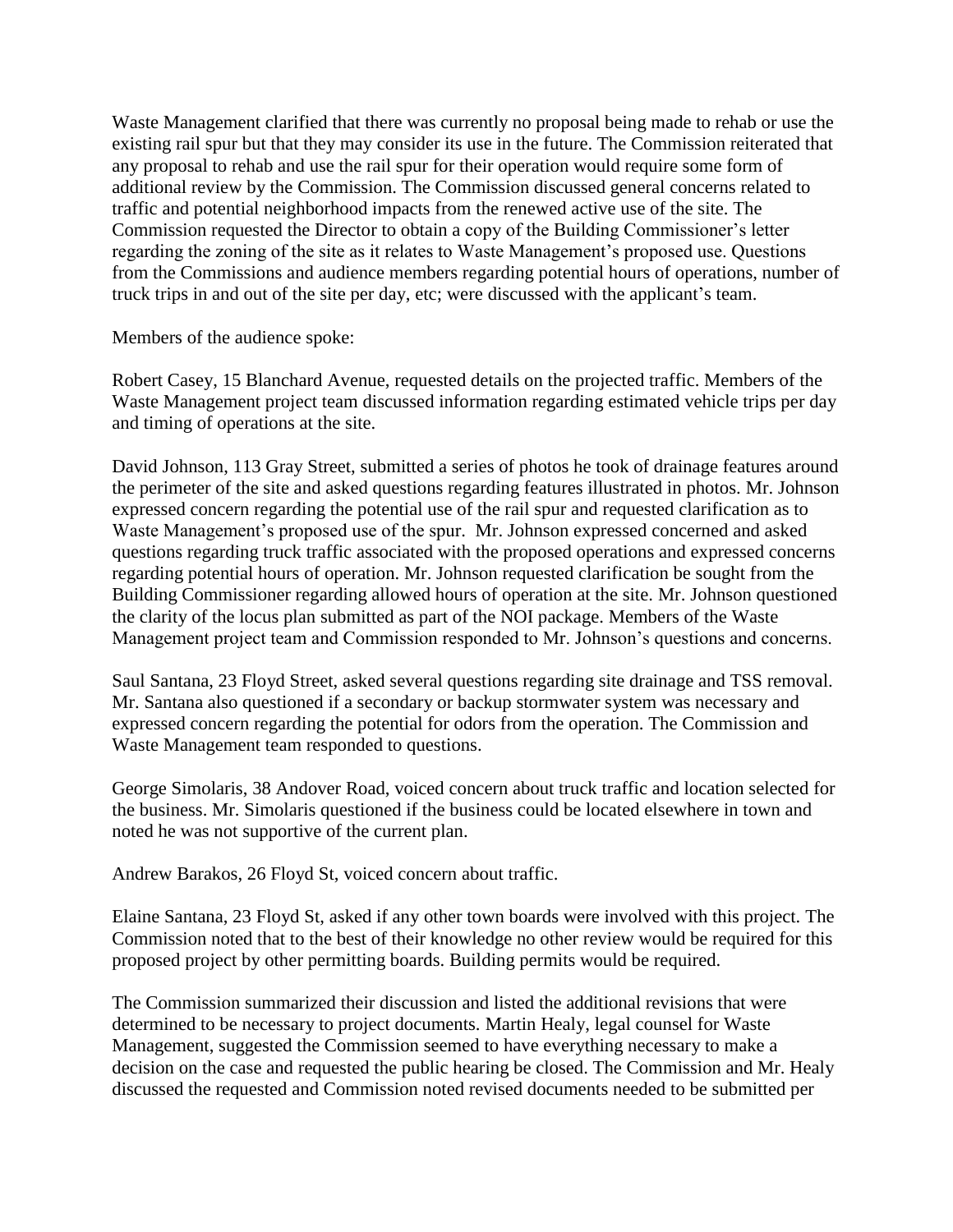the evenings conversation and Commission noted they were not comfortable making a decision on the case based on the materials submitted to them earlier that day. The Commission noted they needed additional time to review this new information.

**MOTION:** TO continue this Hearing to April 24<sup>th</sup>, 2013. Moved by Commissioner DePaso, seconded by Commissioner Gallagher. Carried. 5 in favor, 1 opposed (Commissioner Aziz)

**III. 8:37pm - WETLANDS PROTECTION ACT & BILLERICA WETLANDS PROTECTION BY-LAW WETLANDS HEARING –** Notice of Intent – Continued Public Hearing - Steve Mullane – 24 Marshbrook Road – DEP File No. 109-1202/Billerica File No. BBL-1202

**Documents submitted: 4-3-13** – Correspondence from Douglas Smith to Janine Depper-Nash re. 24 Marshbrook

**MOTION:** TO continue this Hearing to May 8<sup>th</sup>, 2013 at the request of the Applicant. Moved by Commissioner DePaso, seconded by Commissioner Hayes. Carried. All in favor.

**IV. 8:38pm - WETLANDS PROTECTION ACT & BILLERICA WETLANDS PROTECTION BY-LAW WETLANDS HEARING –** Notice of Intent – 7 March St – Gold Star Homes – DEP File No. 109-1206/Billerica File No. BBL-1206

**Documents submitted:** Notice of Intent for 7 March Street, Gary Litchfield of Gold Star Homes, with attached plan titled Site Development Permit Plan prepared by Eastern Land Survey Associates, Inc., signed and stamped by Christopher Mello, PLS, dated 2-11-13, Scale 1"=20' **- 4-3-13** – Correspondence from Patty Schuler to Adam Bossi re. April 10, Con-Com Meeting

**MOTION:** TO continue this Hearing to April 24<sup>th</sup>, 2013 at the request of the Applicant. Moved by Commissioner DePaso, seconded by Commissioner Gallagher. Carried. All in favor.

**V. 8:38pm – WETLANDS PROTECTION ACT & BILLERICA WETLANDS PROTECTION BY-LAW WETLANDS HEARING –** Notice of Intent – 52 Forest Park Avenue – Paul & Laurie Brennan – DEP File No. 109-1208/Billerica File No. BBL-1208

**Documents submitted:** Notice of Intent for 52 Forest Park Avenue, dated 3-12-13, prepared by Land Engineering & Environmental Services, Inc. with attached plan titled Grading Plan in Billerica, Massachusetts, #52 Forest Park Avenue, dated 3-12-13, prepared by Land Engineering & Environmental Services, Inc., signed and stamped by Douglas Lees, Scale: 1"=20'

Doug Lees of Land Engineering & Environmental Services, Inc. attended and described the proposed project to construct an addition, garage and deck onto the existing house. Mr. Lees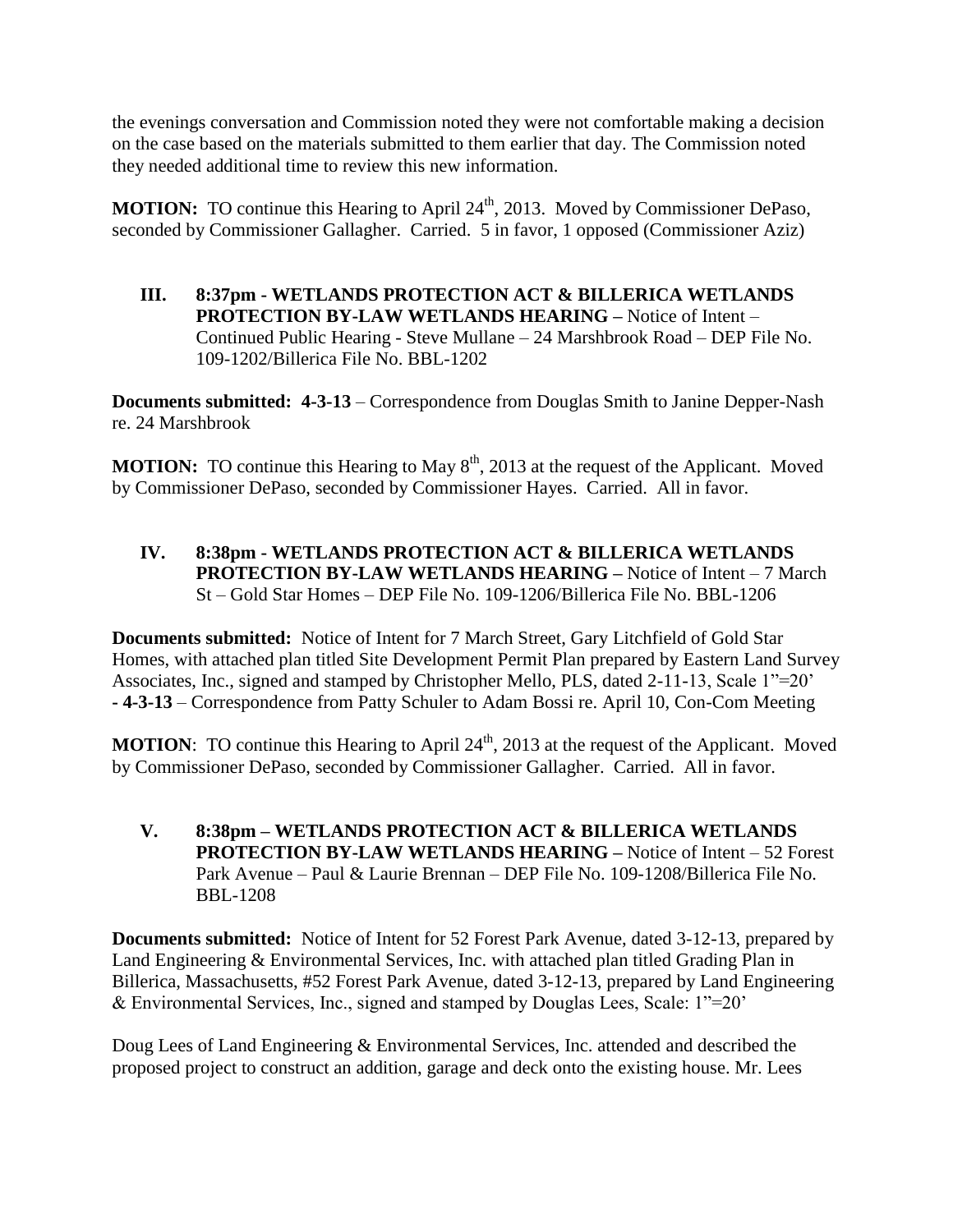reviewed the two Bylaw variances requested as part of the NOI and discussed proposed site mitigation and enhancement work, including the removal of debris from inner buffer areas.

The Commission and Mr. Lees discussed the proposed project, variance requests and proposed mitigation measures. The Commission requested some additional debris removal work that must be completed as part of the project and also stipulated future restrictions for any proposed replacement of the existing stone wall in the inner buffer zone. The Commission and Mr. Lees discussed adding an additional drywell to infiltrate additional roof runoff. The applicant agreed to infiltrate additional roof runoff and to address the additional debris removal and other mitigation measures.

**MOTION**: TO grant the variance to S 3.03.C.3. Moved by Commissioner DePaso, seconded by Commissioner Gallagher. Carried. All in favor.

**MOTION**: TO grant the variance to S 3.03.C.2. Moved by Commissioner DePaso, seconded by Commissioner Martell. Carried. All in favor.

**MOTION:** TO close this Hearing, sign and issue an Order of Conditions within 21 days. Moved by Commissioner DePaso, seconded by Commissioner Gallagher. Carried. All in favor.

**VI. 9:00pm** - **PROTECTION ACT & BILLERICA WETLANDS PROTECTION BY-LAW WETLANDS HEARING – Notice of Intent – 7** Morningside Drive – Dominic & Jennifer Montesanti – DEP File No. 109- 1209/Billerica File No. BBL-1209

**Documents submitted:** Notice of Intent for 7 Morningside Drive, dated March 8, 2013, prepared by Land Engineering & Environmental Services, Inc. with attached plan titled Grading Plan in Billerica, Massachusetts, 7 Morningside Drive, dated March 13, 2013, prepared by Land Engineering & Environmental Services, Inc., signed and stamped by Douglas Lees, Scale:  $1"=20'$ 

- Correspondence from Board of Health re. Covenant for Variance, 7 Morningside Drive - 11x17 plan, Scale: ¼"=1"

Doug Lees of Land Engineering & Environmental Services, Inc. attended and reviewed the proposed project to construct an addition to the existing dwelling. Mr. Lees reviewed a variance request submitted as part of the project. Mr. Lees noted the Board of Health had previously issued a variance for the proposed project. Proposed mitigation included relocation of the existing shed further from wetlands, leave the existing chain link fence in place, adding another visual barrier such as a post and rail fence and installing shrubs between the two fences/visual barriers to further enhance the buffer zone.

The Commission, applicant and Mr. Lees discussed the proposed project and variance request. The Commission requested the layout of the proposed visual barrier be slightly shifted and noted the proposed plans need to be revised to reflect this and the flood vents required on the structure